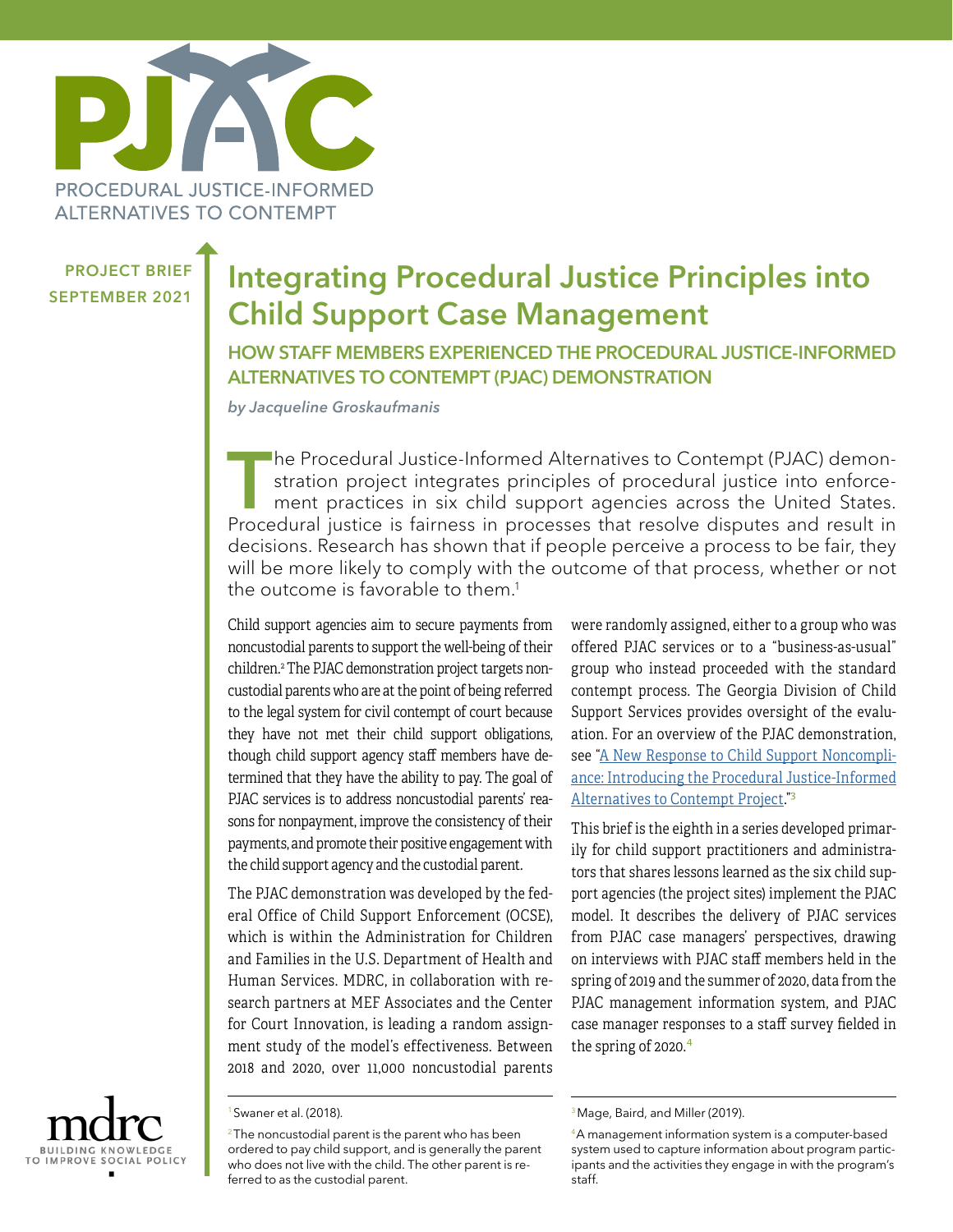# CHILD SUPPORT AGENCIES PARTICIPATING IN THE PJAC **DEMONSTRATION**

- ▸ Arizona Division of Child Support Services (Maricopa County)
- ▸ California Department of Child Support Services (Riverside and San Bernardino Counties)
- ▸ Michigan Office of Child Support (Muskegon County)
- ▸ Stark County Job and Family Services, Division of Child Support Enforcement (Ohio)
- ▶ Franklin County Child Support Enforcement Agency (Ohio)
- ▸ Virginia Division of Child Support Enforcement (Richmond and Newport News District Offices)

## **INTRODUCTION**

The role of a child support case manager is generally to establish, modify, and enforce child support orders. Under the PJAC model, case managers are trained to perform these duties while applying principles of pro cedural justice, with the expectation that they will engage both parents through comprehensive case review, frequent contacts, and dispute resolution, all to address barriers to regular payment.

This brief begins with an overview of the PJAC ser vice model and intervention design from the PJAC case managers' viewpoint, followed by information on the skills and training that case managers found most useful during implementation. It also provides details on PJAC implementation in practice and PJAC case managers' perspective on the intervention itself.

### THE PJAC SERVICE MODEL

Because all parents eligible for PJAC services have a history of nonpayment, their cases can be espe cially challenging for staff members to manage. For example, some parents have had negative in teractions with the child support program in the past, are not able to see their children regularly, or

have conflicts with custodial parents, and there fore may be reluctant to engage and unwilling to make payments even if they are financially able to do so. Others may struggle to pay their child support consistently due to difficulties maintaining stable employment. 5 Identifying and addressing underlying reasons for nonpayment can be a timeand labor-intensive process, as parents in the PJAC study often have complicated cases with high amounts of child support debt, may actively avoid contact with child support workers, and frequently face obstacles to making regular payments. For this reason, PJAC case managers work with smaller caseloads than their business-as-usual counterparts. According to a staff survey, the average PJAC case -

# PROCEDURAL JUSTICE The five key elements of procedural justice as applied to the child support context

- ▶ Respect: Parents should believe they were treated with dignity and respect and their concerns were taken seriously.
- ▸ Understanding: Parents should understand the child support process and have their questions answered.
- ▸ Voice: Parents should have a chance to be heard by sharing their perspectives and expressing their concerns.
- ▸ Neutrality: Parents should perceive the decision-making process to be impartial.
- ▸ Helpfulness: Parents should feel that the child support agency was helpful and interested in addressing their situations.

5 While noncustodial parents enrolled in the PJAC demon stration have been determined able to pay by their child support agencies based on state guidelines, ability-to-pay assessments are subjective and often focus on the absence of an inability to pay. Some parents in the study sample do struggle with employability and maintaining consistent employment. For more information, see Cummings (2020).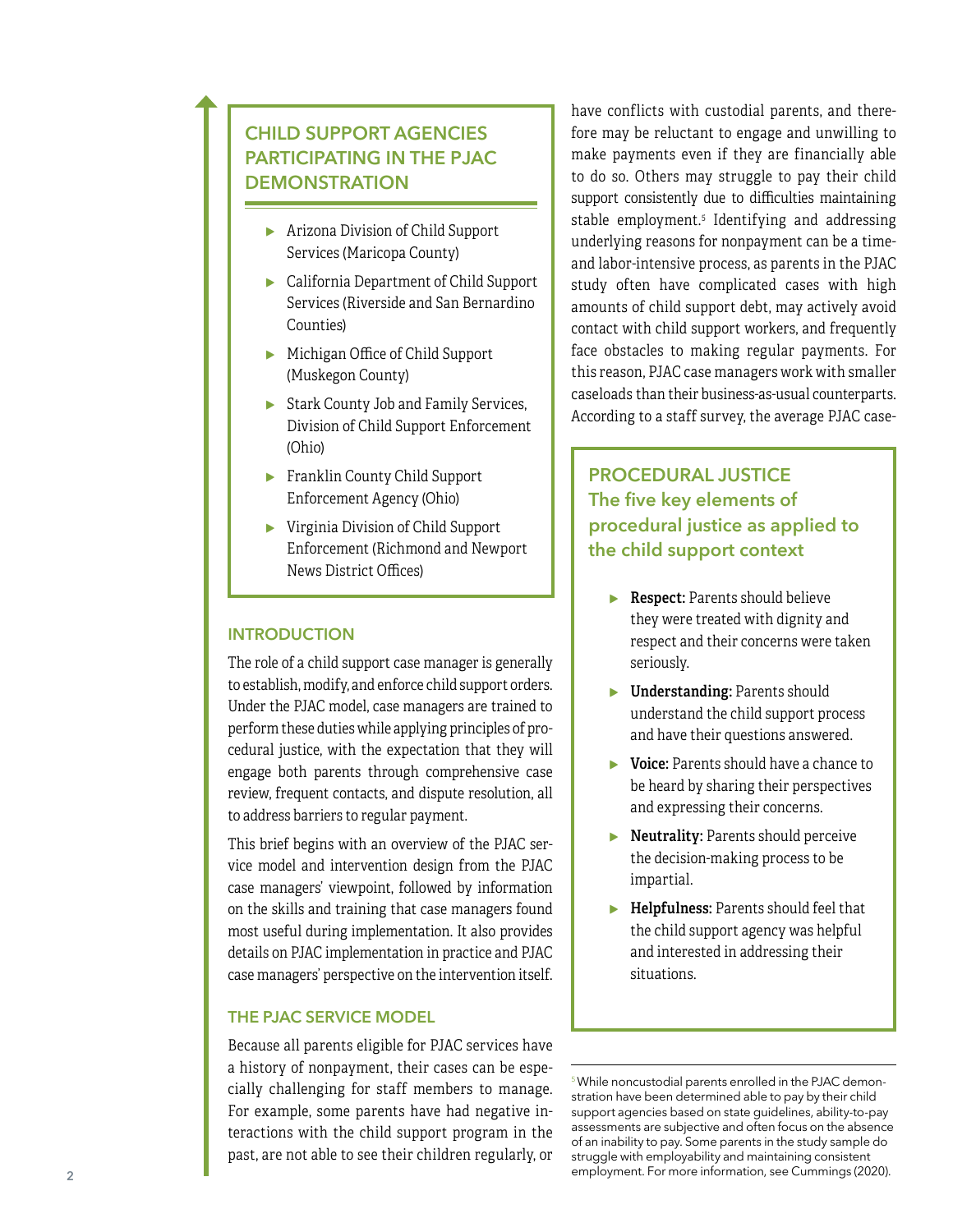load has about 275 cases while business-as-usual caseloads average well over 2,000 (2,328). Smaller caseloads give PJAC case managers more time to devote to each individual case.

Figure 1 offers an overview of the PJAC service model. On any given day, a PJAC case manager may conduct initial outreach, mediate communication between parents, review case histories, or accom pany parents to court hearings, among other ac tivities. Because some of these tasks differ from business-as-usual child support services, PJAC case managers are required to use different skills leaning more heavily on dispute resolution, prob lem-solving, and interpersonal communication.

When a PJAC case manager is assigned a new non custodial parent, the first step is to complete a **case review** —a thorough review of the parent's background and history with child support, looking at all of that parent's cases to understand the case history and identify potential reasons for noncompliance or past mistakes on the case or cases. This review is also an opportunity to identify instances where a parent may not have been treated in a procedurally just manner, including times in the past when that parent attempted to engage with the child support program but the program did not address the par ent's concerns. Next, case managers begin **outreach and engagement**, using various communication methods to provide ongoing, personalized support to parents. Following outreach to parents, PJAC case managers must determine whether to pursue a **[case](https://www.mdrc.org/sites/default/files/PJAC_Case_Conference_Brief.pdf) [conference](https://www.mdrc.org/sites/default/files/PJAC_Case_Conference_Brief.pdf)**, in which case managers meet with both parents to identify reasons for nonpayment and develop a mutually agreed-upon plan to move toward compliance. 6 Agreements made during case conferences are documented in **case action plans**; these plans may also include services or other forms of support that PJAC case managers provide *.*

The next and final phase outlined by the PJAC model is **case maintenance.** In this phase, a case manager follows through with the steps outlined in a case action plan. These steps may include tasks such as modifying the order outlining how much a parent must pay, assisting with issues related to parenting time (how much time each parent gets with the child), reinstating professional or driver's licenses

suspended as a consequence of nonpayment, <u>[nego](https://www.mdrc.org/sites/default/files/PJAC_Brief7_Child_Support_Debt_1.pdf)-</u> <u>[tiating compromises on child support debt](https://www.mdrc.org/sites/default/files/PJAC_Brief7_Child_Support_Debt_1.pdf)</u>,' and re-, ferring parents to supportive services, among other activities that may help parents get back on track with their child support obligations. During the case-maintenance phase, case managers continually check in with parents to monitor payments and re spond to requests.

Enforcement measures such aslicense suspensions, civil contempt filings, and other coercive methods of obtaining payment are used for PJAC parents who remain disengaged and continue not to com ply with their child support orders. While many en forcement actions are automatic and policies vary by site, some PJAC case managers have discretion regarding if and when to apply certain measures; in particular, civil contempt filings are discretionary for the group offered PJAC services. The PJAC mod el requires case managers to work toward solutions with parents before considering these enforcement measures, which often feel punitive to parents.

#### Caseload Size and Manageability

For PJAC case managers, identifying, acknowledging, and ultimately addressing noncustodial parents' rea sons for nonpayment can be time- and labor- inten sive. As previously noted, PJAC case managers have smaller caseloads than business-as-usual enforce ment workers—in part because the composition of their caseloads tend to differ. Business-as-usual caseloads typically consist of a mix of paying and nonpaying cases. Paying cases generally take little effort to manage, while nonpaying cases can require significant time and resources. The PJAC demon stration specifically targeted *only* nonpaying cases, meaning PJAC case managers have a far greater pro portion of nonpaying, time- and resource-intensive cases on their caseloads.

Even with smaller caseloads, however, PJAC case managers identified several factors that affect how well they can manage their work:

▸ The challenging nature of PJAC cases. For a parent to be enrolled in PJAC, the child sup port agency must have confirmed nonpay ment or severe underpayment for several months, attempted all possible means of out -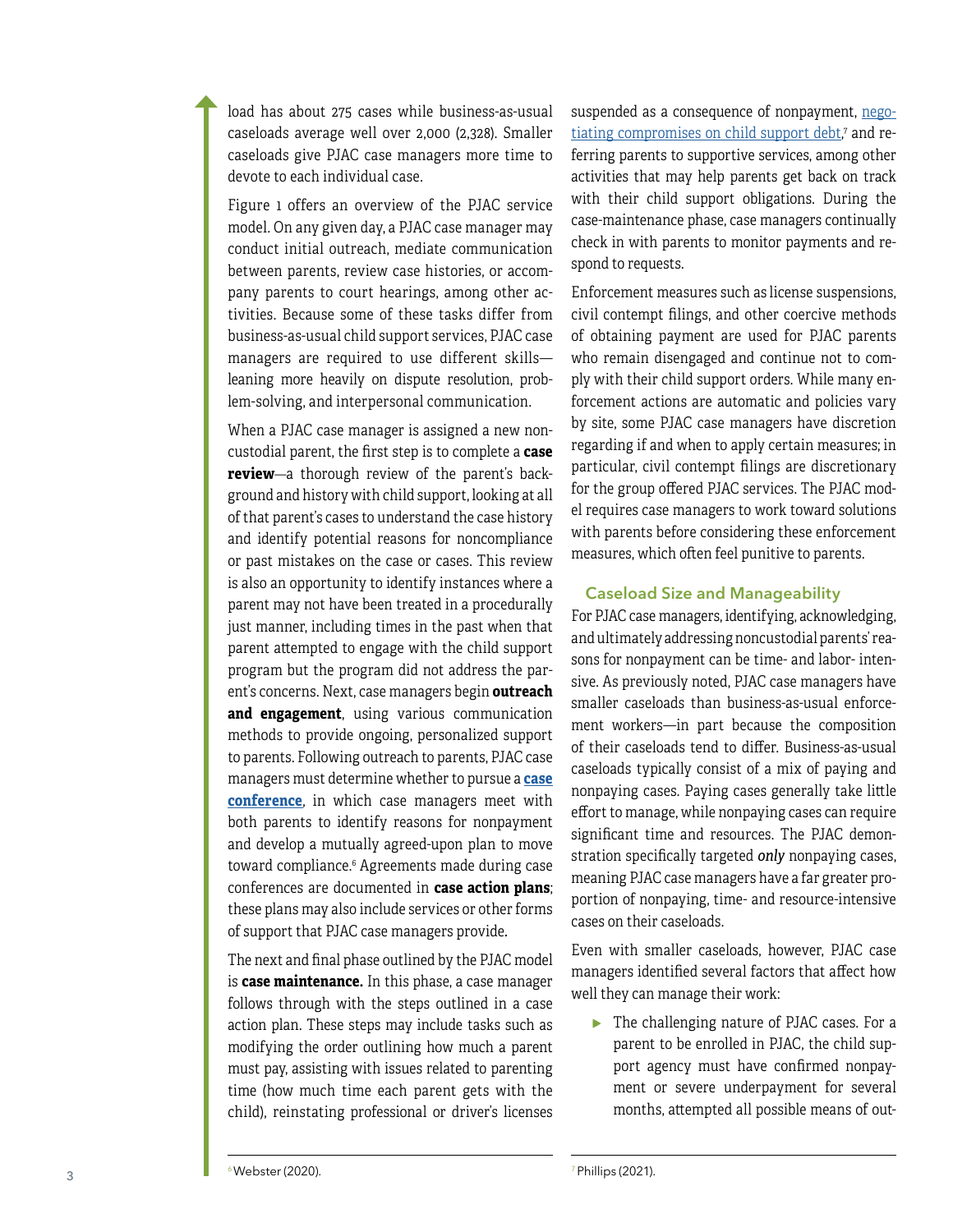## FIGURE 1 The PJAC Model



reach, and exhausted most other enforcement actions.8 PJAC case managers said that unwillingness to pay and lack of understanding of the process were common reasons for nonpayment. Unwillingness to pay could result from several factors, including mistrust of the child sup-

port program or conflict with the custodial parent. PJAC case managers also identified [lack of employability or](https://www.mdrc.org/sites/default/files/ProjectBrief_3_final.pdf) [consistent employment](https://www.mdrc.org/sites/default/files/ProjectBrief_3_final.pdf) as an underlying challenge (particularly for parents with criminal records).<sup>9</sup>

<sup>8</sup> Treskon and Skemer (2021).

<sup>&</sup>lt;sup>9</sup> Cummings (2020).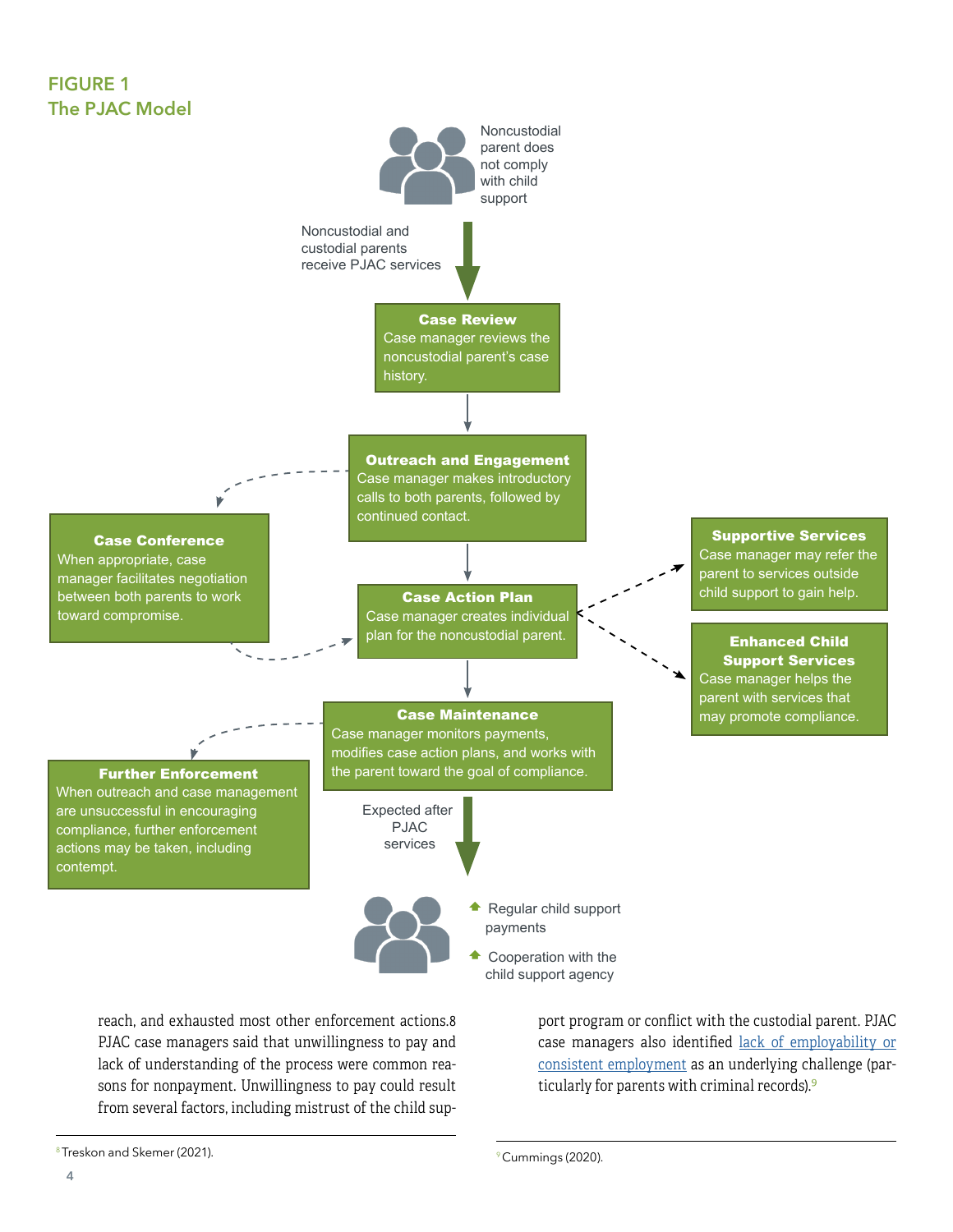- **Intensive individual contact.** To give parents a *voice* and come to understand challenges that may interfere with regular payments, case managers must make frequent, personalized contact with both parents. Some PJAC case managers found doing so to be emotionally laborious and taxing, given the complicated, high-conflict nature of some parents' relationships.
- A **broad range of duties.** At some child support agencies, staff members may manage specific parts of the child support process—for example, one staff member may be responsible for processing order modifications for cases across the agency. In contrast, PJAC case managers handle most aspects of their cases—including connecting parents with supportive services, attending court hearings, and resolving disputes between parties. Many PJAC case managers found this approach challenging, especially those who had to learn new skills or processes.
- ● **Additional PJAC responsibilities.** In addition to providing PJAC services to parents, PJAC case managers had the additional duties of documenting service delivery for evaluation purposes; completing extensive, specialized training; and participating in regular projectrelated calls with OCSE and other child support agencies involved in the demonstration.

Smaller caseloads allow PJAC case managers to spend more time on each case. However, some PJAC staff members who entered the program after working in business-as-usual child support services reported that service delivery in PJAC was more challenging than standard casework despite the smaller caseloads due to the demanding nature of PJAC cases, the attendant interpersonal labor,<sup>10</sup> and the mix of child support skills PJAC service delivery requires. (At the same time, PJAC case managers also reported they found the PJAC approach to be more rewarding, a point discussed further below.)

#### **Training**

As mentioned above, the PJAC model requires case managers to use different skills than they may have in business-as-usual child support enforcement. All PJAC staff members received [training](https://www.mdrc.org/sites/default/files/PJAC_Training_Approaches_Issue_%20Focus.pdf) in procedural justice, responses to domestic violence, dispute resolution, and trauma-informed care.<sup>11</sup> After the intervention launched, some received additional training in topics such as implicit bias,<sup>12</sup> cultural sensitivity, and self-care/personal well-being, along with advanced training in procedural justice and dispute resolution for high-conflict parents and families. Staff members also engaged in collaborative training, including:

- ● **Learning-community webinars.** PJAC staff members at all demonstration sites joined OCSE to collaborate during monthly learningcommunity webinars. The subjects of these calls have included responses to the COVID-19 pandemic, advanced procedural justice training, and case-study presentations.
- ● **Case-analysis calls.** Case-analysis calls are monthly meetings between PJAC sites and OCSE where sites and case managers receive individual support. In these calls, case managers discuss their cases and receive advice on how to approach challenges with methods and responses using principles of procedural justice.
- **PJAC conferences.** There have been four in-person, all-site conferences since the PJAC project began. At these conferences, PJAC staff members from the different sites have had the chance to interact with one another and share their experiences and expertise. They have also received additional, interactive training and heard from experts on topics such as trauma-informed care and domestic violence.

<sup>&</sup>lt;sup>10</sup> Interpersonal labor refers to work that requires case managers to interact closely with parents, including assisting them with issues that may concern their personal welfare, trauma, or other difficult topics.

<sup>&</sup>lt;sup>11</sup> Rodney (2019). According to the Substance Abuse and Mental Health Services Administration (2014), traumainformed care "realizes the widespread impact of trauma and understands potential paths for recovery; recognizes the signs and symptoms of trauma in clients, families, staff, and others involved with the system; and responds by fully integrating knowledge about trauma into policies, procedures, and practices, and seeks to actively resist re-traumatization."

<sup>&</sup>lt;sup>12</sup> Implicit bias is defined as "a bias or prejudice that is present but not consciously held or recognized." See Merriam-Webster (2021). Implicit bias training works to help staff members recognize, acknowledge, and work against any harm that may be created by implicit bias.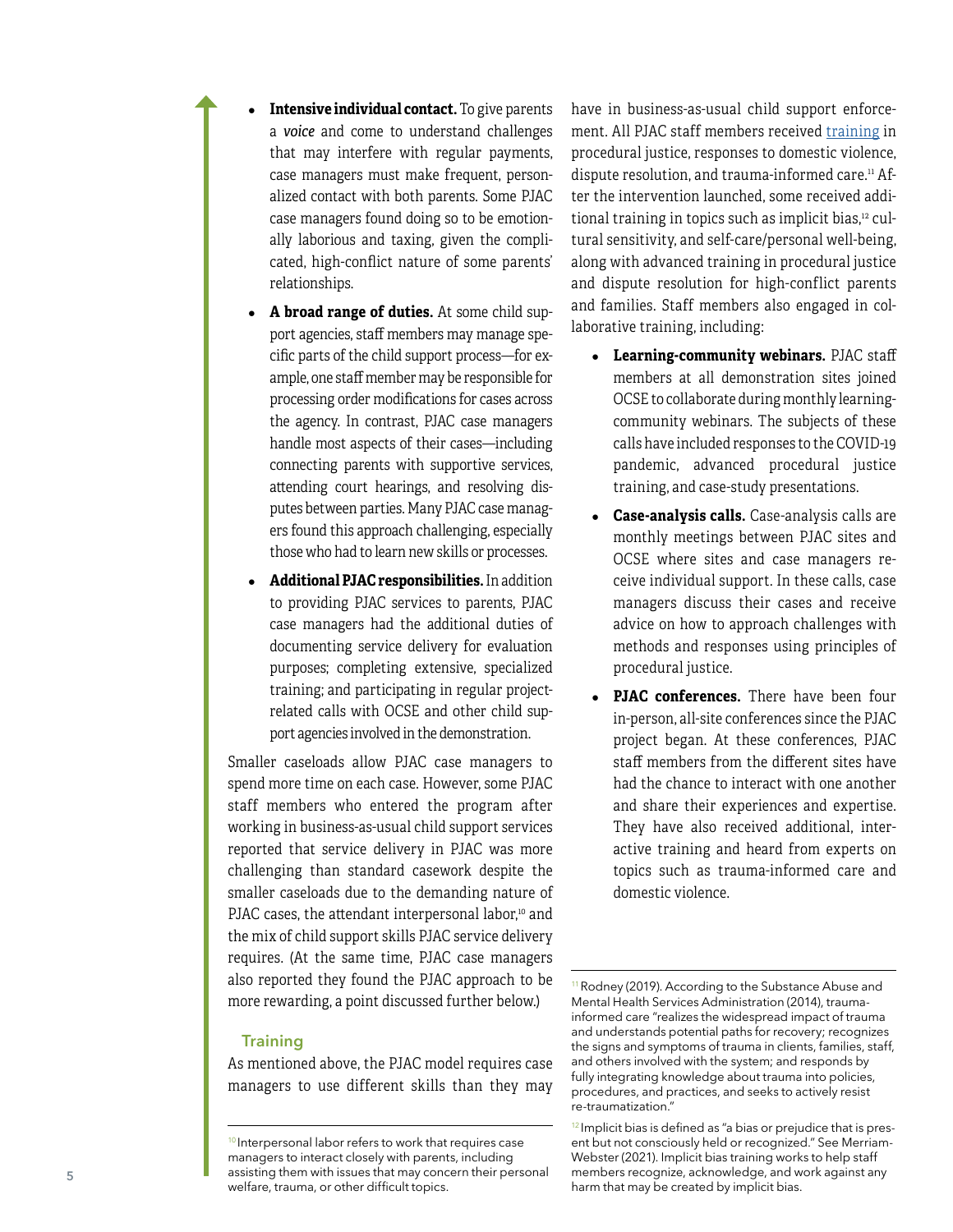In a survey, over 60 percent of PJAC staff members said that they found learning-community webinars to be helpful, while about 86 percent found case-analysis calls to be helpful. Even more—over 90 percent—said the PJAC conferences were helpful.

### Staffing and Structure

When sites began delivering PJAC services in the fall of 2017, most of the newly hired PJAC case managers had experience working in business-as-usual child support enforcement in their agencies. $13$  As PJAC implementation continued and sites were given additional funding to hire new staff members, site managers reported seeking out candidates who were adaptable, interested in social work, and eager to help people, having determined that these characteristics were important for effective PJAC case management.

PJAC teams are designed to be highly collaborative—both across and within sites. Sites hold regular team meetings in which PJAC case managers discuss their cases and brainstorm solutions to challenges. When the COVID-19 pandemic started, many of these meetings moved to virtual platforms. Some case managers found it challenging to collaborate as effectively while working from home.

Supervisors serve as important resources for PJAC case managers as they deliver services to parents. Case managers at all sites reported frequent contact with their supervisors in both scheduled and impromptu meetings. On the staff survey, nearly all PJAC case managers said they were able to get helpful, prompt answers when they had questions about their work: Over 95 percent of respondents said they knew whom to ask when they had a question about PJAC services, and all agreed that they felt comfortable doing so. Respondents were also in agreement that they received helpful answers to their questions about the PJAC project. These results suggest that PJAC teams operated under strong management and that guidance was readily available to case managers.

#### PJAC IN PRACTICE

Case managers juggle numerous cases at different stages in the PJAC process. Drawing on PJAC case managers' survey responses and qualitative interviews, Figure 2 illustrates a hypothetical workday for

13 Rodney (2019).

a case manager—showing the work a case manager might plan to complete, as well as tasks that pop up unscheduled. This section elaborates on the components of the PJAC model touched on above, focusing on how case managers implement them in practice.

#### Foundational Casework

To engage parents using procedural justice, PJAC case managers first need to develop an understanding of parents' cases and their child support histories through comprehensive **case reviews**.

Drawing information from numerous databases, these case reviews inform how case managers work with parents—for example, by flagging safety concerns that may exist between parents or highlighting potential reasons for nonpayment. With greater understanding of the circumstances surrounding each case, PJAC case managers can provide more individually tailored services to parents and address their specific needs (illustrating the procedural justice principle of *respect*)*.* During these close reviews of cases, many case managers also reported that they take the time to find and correct errors for example, adjusting cases in which payment has been incorrectly documented, orders have not been properly modified, or case information is outdated (illustrating *helpfulness*)*.*

PJAC case managers estimated that case reviews typically take from 15 minutes to an hour to complete. Case reviews for older cases can be especially time-consuming, both because there is often more information to review and because dated records can be hard to find.

#### Interactions with Parents

Part of what makes the PJAC model different is the degree to which case managers are expected to engage one-on-one with parents to gain a thorough understanding of their cases and their needs. Whether a case manager is answering questions from a custodial parent on the phone, explaining processes to a noncustodial parent by text message, or hosting a case conference with both parents, communication is a core aspect of PJAC case management—and one that can be time-intensive.

Business-as-usual child support enforcement communicates with parents about their cases mostly using letters generated automatically and sent by mail. PJAC case managers use phone calls, text messages, emails,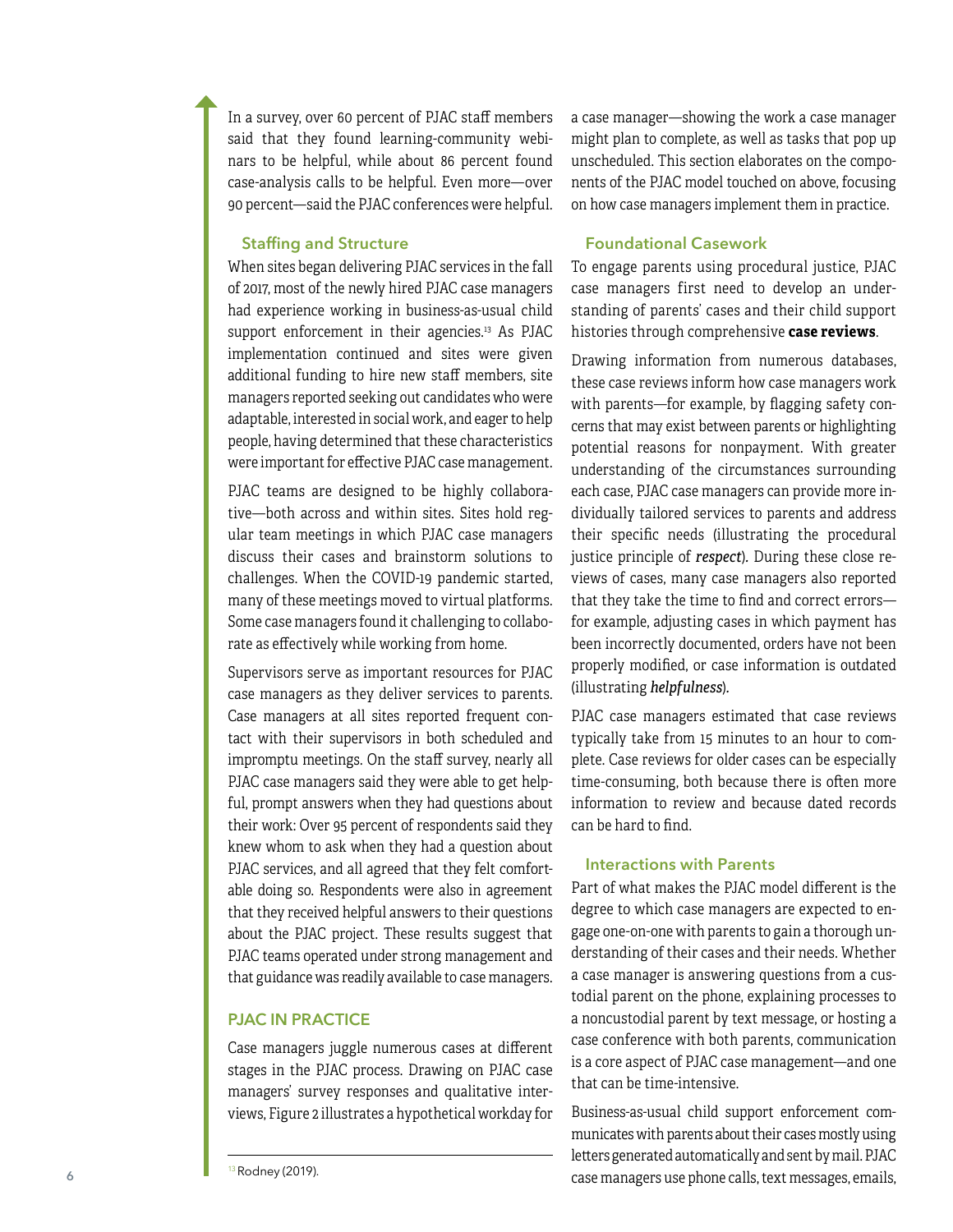# FIGURE 2 Hypothetical Workday for a PJAC Case Manager

|  |                | <b>Planned Activities</b><br>Planned meetings and time blocks                                                                                                                                                                                                                                                                                     | <b>Unplanned Activities</b><br>Unexpected work events                                                                                                                                           |
|--|----------------|---------------------------------------------------------------------------------------------------------------------------------------------------------------------------------------------------------------------------------------------------------------------------------------------------------------------------------------------------|-------------------------------------------------------------------------------------------------------------------------------------------------------------------------------------------------|
|  | <b>9 AM</b>    | Case action plan<br>Meet with a noncustodial parent at a location conve-<br>nient for the parent to go over paperwork and<br>answer questions.                                                                                                                                                                                                    | Outreach and engagement<br>Respond to text messages from a custodial                                                                                                                            |
|  | 10             | Case conferences<br>Attempt to schedule a case conference with two                                                                                                                                                                                                                                                                                | parent about the status of a case.                                                                                                                                                              |
|  | 11             | custodial parents associated with a noncustodial<br>parent. Reach out to the first and leave a message.<br>Reach out to the second, who answers and engages<br>in an in-depth discussion of the case, but does not<br>want to meet with the noncustodial parent in person.<br>Gather information that could be used for a<br>shuttle negotiation. |                                                                                                                                                                                                 |
|  | <b>12 PM</b>   |                                                                                                                                                                                                                                                                                                                                                   | Outreach and engagement<br>Assist a noncustodial parent who has dropped<br>into the child support office to discuss an                                                                          |
|  |                | Outreach and engagement<br>Make initial phone calls to newly enrolled custodial<br>and noncustodial parents, introducing PJAC services.                                                                                                                                                                                                           | issue related to parenting time.                                                                                                                                                                |
|  | $\overline{2}$ | <b>Enhanced child support services</b><br>Review child support debt on several cases and<br>assess order modification requests. Submit mod-                                                                                                                                                                                                       | Case conference                                                                                                                                                                                 |
|  | 3              | ification paperwork for qualifying parents.                                                                                                                                                                                                                                                                                                       | The first custodial parent from earlier in the<br>day returns the phone call and is willing to<br>meet in person. Reach out to the noncustodial<br>parent and leave a message about scheduling. |
|  | 4              | <b>PJAC</b> team meeting<br>Meet with internal PJAC team to discuss challenging<br>cases and identify solutions.                                                                                                                                                                                                                                  |                                                                                                                                                                                                 |

letters, and social media to [reach parents](https://www.mdrc.org/sites/default/files/PJAC_Engagemen_Outreach_Brief_Final.pdf) and may adjust the methods they use depending on what parents are most receptive to.<sup>14</sup> While business-as-usual staff members at some project sites also make use of this broader range of communication options, PJAC case managers reported doing so far more regularly —particularly with social media and texting.

Case managers give parents their direct phone numbers and encourage them to reach out whenever they have questions or need assistance with their child support orders (*helpfulness* and *understanding*).15 They have reported that parents also call them to talk through other issues (*voice*)*,* such as concerns about their health care coverage or their experienc-

es with the <u>[COVID-19 pandemic](https://www.mdrc.org/sites/default/files/PJAC_COVID_brief.pdf)</u>.16 Some PJAC case managers said that this type of communication has been helpful on cases, making it easier to understand parents' individual circumstances and stay in touch. However, a substantial minority of PJAC case managers also noted that this more personal level of communication can be emotionally intense at times, given the difficult nature of the challenges and sometimes the traumas—that parents discuss with them. Because the PJAC model emphasizes the importance of helpfulness, often interpreted as case managers making themselves available to parents and responding promptly to their messages, communication could be especially time-consuming.

<sup>&</sup>lt;sup>14</sup> Kusayeva (2020).

<sup>&</sup>lt;sup>15</sup> Kusayeva (2020).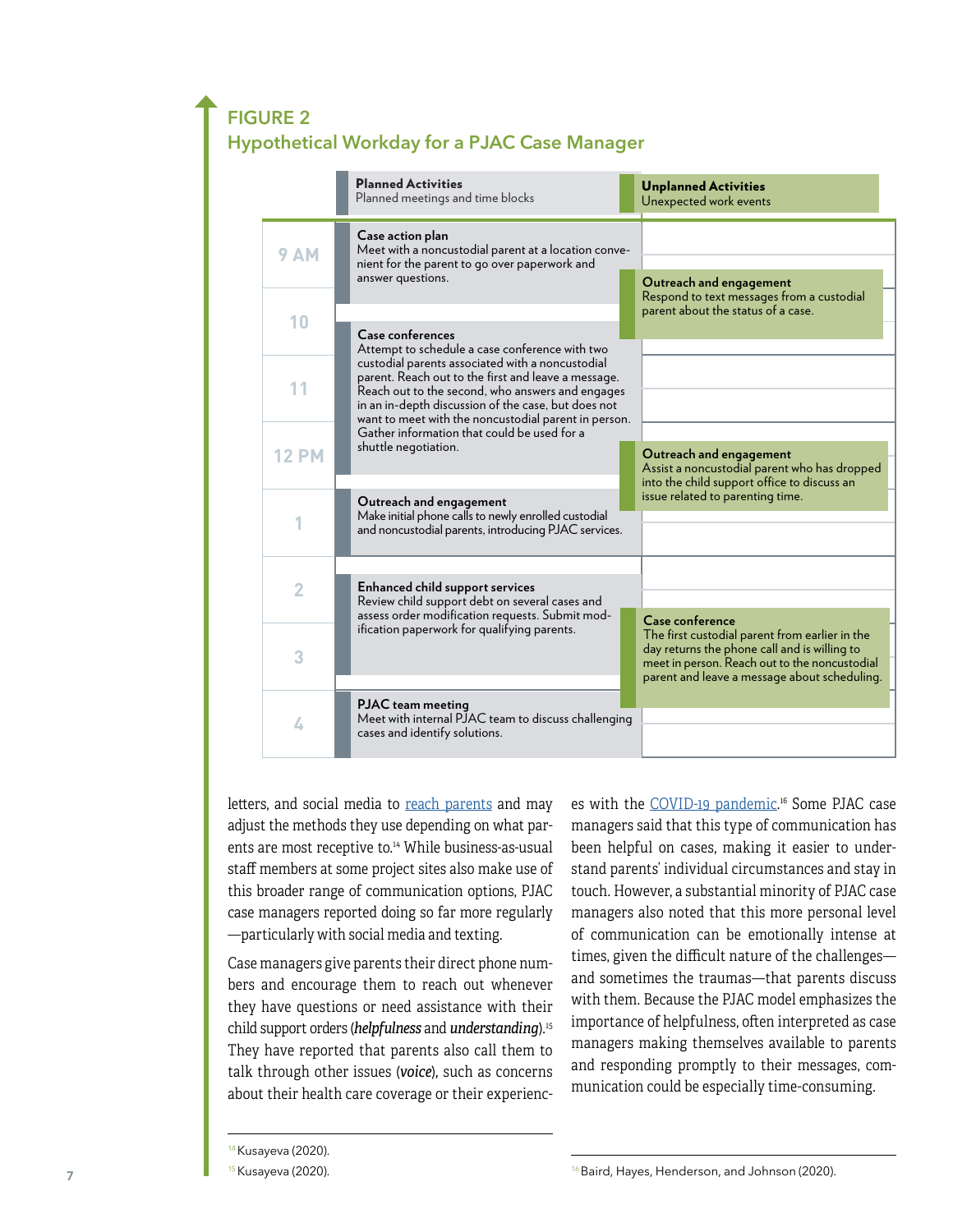In addition to interacting with parents one-on-one, the PJAC model also includes **case conferences** where PJAC case managers facilitate dialogue be tween both parents, either by bringing them togeth er or by shuttling information back and forth. In the first 12 months following study enrollment, across all PJAC sites, about 27 percent of all noncustodial parents participated in a case conference; when a case manager succeeded in reaching a custodial parent, the figure rose to about 46 percent of non custodial parents.<sup>17</sup> PJAC case managers reported spending about three hours per week conducting case conferences.<sup>18</sup>

To prepare them to lead these case conferences, PJAC case managers received training in dispute resolu tion, domestic violence response, cultural sensitiv ity, and procedural justice. This training informed their efforts to make case conferences a safe space for both parents, for example, by hosting in-person conferences in neutral locations easily accessible to both parents (*helpfulness*) and ensuring that both parents were able to provide their perspectives and discuss their concerns and wishes (*voice*). Case managers reported using approaches informed by procedural justice to make parents feel comfortable, such as explaining the process beforehand to help set expectations (*understanding*), or pointing out spaces where parents could go if they needed to take a break at any point (*helpfulness* and *respect*). Case managers remarked that joint, in-person confer ences offered a unique opportunity to demonstrate *neutrality* by giving parents the same information and attention simultaneously. They hoped parents could see that case managers were a resource to them both and information did not get lost in trans lation because all parties were present.

Many case managers reported that various fac tors—including tension or discomfort between parents, scheduling challenges, and parents' unwill ingness to meet—can make joint case conferences difficult to pursue. The most common type of case conference in PJAC is a shuttle case conference, in which case managers "shuttle" information back and forth between parents, often by phone.19 Some case managers believed that this format, which may take four to five phone calls, avoids the tension that can come with bringing parents together.

Drawing on the relationships that they build with parents—through one-on-one communication, case conferences, or both—case managers develop **case action plans** to achieve mutually agreed-upon goals. These plans map out any compromises and agree ments achieved during case conferences, as well as commitments made by parents to work toward com pliance.20 PJAC case managers reported spending about three hours per week on case action plans.

Case action plans aim to reflect parents' particular situations, goals, and barriers to achieving those goals. Some case action plans document general goals such as "payment" and "employment," and oth ers map out specifics about parenting time, payment amounts, and participation in supportive services that can help noncustodial parents address barri ers to payment (employment services, for example). One case manager reported working with parents to identify challenges and write corresponding goals in the case action plan; for example, when one par ent said that a barrier was difficulty finding a ride to work, the case manager marked "stable transporta tion" as a goal and got that parent a bus pass.

Once case action plans are established, PJAC case managers track parents' progress toward their goals. Some case managers reported sending prompts to parents—for example, a reminder text to a parent about a weekly parenting-time obligation (*helpfulness*). Other case managers said they check on parents to gauge their progress, but are other wise not actively engaged in the process once a case has entered this phase. If changes occur in the case, plans are amended as needed.

#### Services and Support

PJAC case managers use **enhanced child support services** to engage parents who are difficult to reach

 $17$ These figures are calculated among parents enrolled in the PJAC services group between February 1, 2018 and May 31, 2020.

 $18$  These time estimates were calculated for a standard 40hour work week using responses from the staff survey.

<sup>19</sup> Webster (2020).

<sup>&</sup>lt;sup>20</sup> Case action plans generally document commitments made by noncustodial parents, but when custodial par ents make commitments during case conferences or other meetings, those are recorded as well.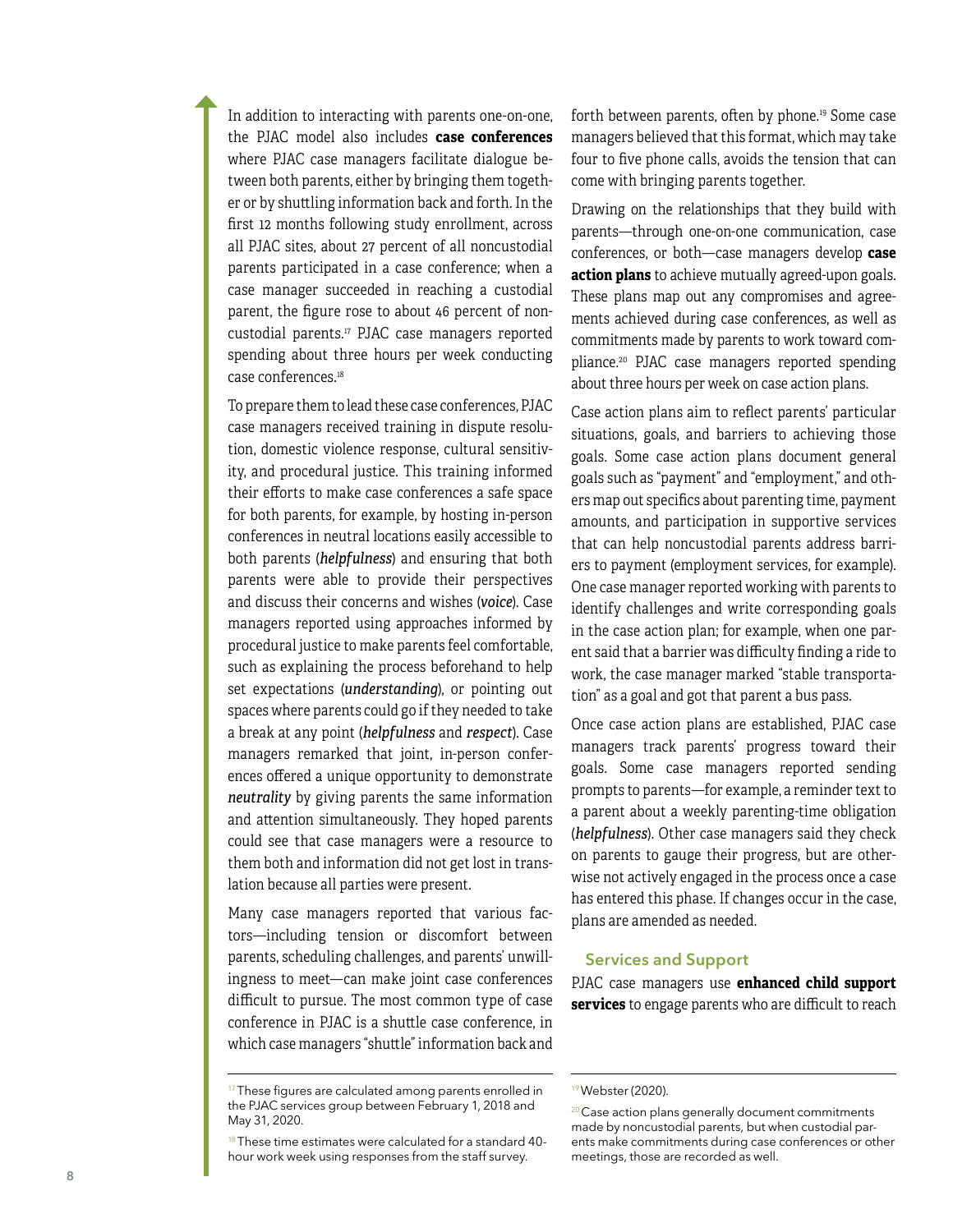or who are not participating in PJAC services.<sup>21</sup> For example, some reported using driver's license rein statements as an incentive to encourage parents to make incremental progress toward compliance. Such offers opened a dialogue between case managers and parents while encouraging parents to participate.

Many services that PJAC case managers provide are not unique to PJAC—for example, order modifica tions and license reinstatements are also available in business-as-usual enforcement. What differentiates PJAC is *how* case managers deliver these services. PJAC case managers look for opportunities to take actions that may be appropriate for a particular case (*helpfulness*)—for example, by noticing that parents are now earning less than they were when their or ders were set and can therefore receive order modifi cations, or that they are eligible for debt-forgiveness programs for debts owed to the state.<sup>22</sup> Once a necessary service is identified, case managers work with parents to explain the process (*understanding*) and to help them navigate things like paperwork or court processes (*helpfulness*).

Across the six project sites, PJAC staff members work with local partners that offer services related to employment, mediation, counseling, substance abuse, housing, and more, and refer parents to these services when they need additional support.

For example, when parents and their case managers identify inconsistent employment as a reason for nonpayment, case managers can refer parents to services that help them develop job-readiness skills and connect them with employers (*helpfulness*). Many case managers reported giving careful consider ation to which services would be most beneficial weighing factors such as parents' needs and what level of participation might be feasible for them.

Some PJAC case managers said their involvement in the supportive services process ends after they make a referral. Others remain involved, checking in with parents and partners to gauge progress especially with parents who agree to work with re ferral partners as a condition of their case action plans. These differences may be based on norms at

different sites, personal inclinations, or case man agers' relationships with local service providers. On average, PJAC case managers estimated that they spend about two hours per week on service referrals.

#### PJAC Enforcement Approaches

While the PJAC model aims to engage parents using nonpunitive strategies, **enforcement actions** are still taken in cases where parents continue not to comply with their orders and do not respond to re peated contact attempts from their PJAC case man agers. PJAC case managers used less of their time (10 percent) on enforcement than their businessas-usual counterparts (17 percent)—a notable difference considering the far higher proportion of nonpaying cases on PJAC caseloads.

In some cases, enforcement actions that are triggered automatically under business-as-usual enforcement are discretionary for PJAC case managers. However, what may make a greater difference in enforcement between PJAC services and business-as-usual en forcement is the way that PJAC case managers are trained to approach enforcement and communicate with parents. Under PJAC, case managers will attempt to reach parents numerous times before enforcement actions are triggered—aiming to hear parents' side of the story regarding nonpayment and to explain po tential enforcement consequences to parents in an effort to encourage compliance.

Moreover, taking the initiative to communicate with parents can sometimes make enforcement un necessary. For example, if a PJAC case manager is in contact with a parent who has lost a job and was unable to pay for several months, that case manager could potentially suppress a pending license sus pension—an enforcement measure that often actu ally reduces a parent's ability to earn income—and instead work to address the parent's employment needs (*helpfulness*).

#### PJAC STAFF PERSPECTIVES

This section highlights comments that PJAC case managers have made about the PJAC intervention as a whole, including their perspectives on core pro cedural justice principles, their workload, and the model's design.

● **Experience using procedural justice princi ples.** A small number of PJAC case managers

<sup>&</sup>lt;sup>21</sup> Enhanced child support service offerings varied slightly across PJAC sites.

<sup>22</sup> Phillips (2021).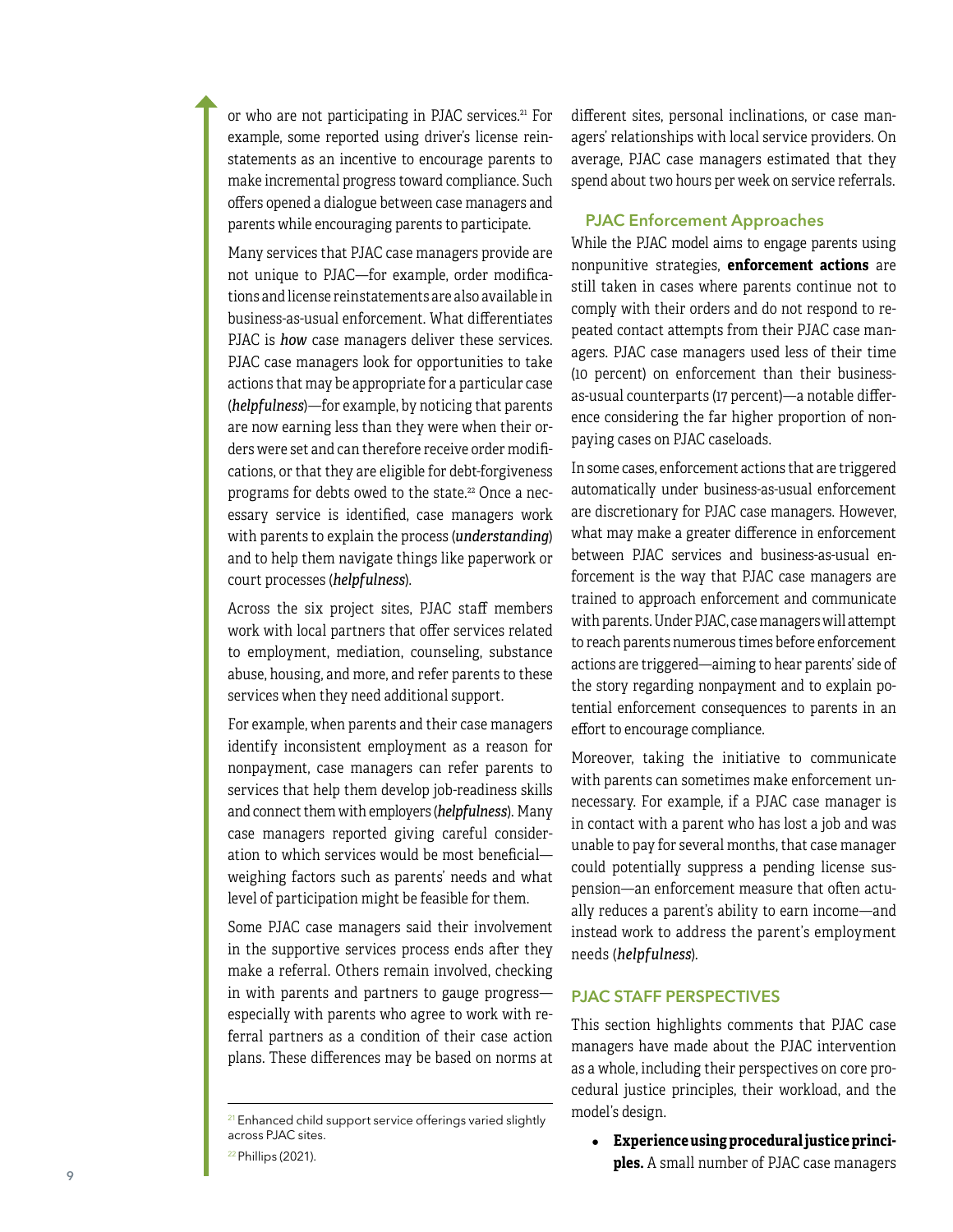felt that procedural justice principles (such as *respect* and *helpfulness*) were not new to them, and that formally incorporating them into their work did not cause a significant shift in how they interacted with parents (for those who were previously employed as businessas-usual enforcement workers). However, most staff members who commented on procedural justice reported that the training did have a notable impact, and overwhelmingly felt that the difference was positive. Several case managers reported feeling that they were treating parents more fairly, building greater trust with parents, and offering better overall services under PJAC.

**Program expectations and workload.** Case managers had different opinions about how manageable they found their workloads. Among those who talked about the manageability of their caseloads in interviews, about one-third found the intervention to be unmanageable, one-third found it to be manageable, and one-third described it as occasionally or conditionally manageable—for example, manageable some weeks but not others, or manageable at the beginning of the study when caseloads were smaller. Staff members who felt that the intervention was manageable reported that, with training, staff support, and smaller caseloads, services were actually easier to provide in PJAC than they were in business-as-usual conditions. Staff members who felt the intervention was unmanageable noted that the thorough, individually tailored approach to case management was time-consuming, even with smaller caseloads, and a handful suggested that reducing caseloads further might make the intervention's goals feel more realistic.

● **Overall perceptions of the PJAC model.** A majority of case managers expressed positive opinions of the PJAC model, noting that integrating procedural justice principles and tailoring their approach to case management to parents' needs allowed them to engage parents better than they had before. However, a sizeable minority of PJAC case managers also found that the level of engagement mapped out by the model was difficult to achieve in practice and, at times, unrealistic—particularly with respect to parental outreach. PJAC case managers are supposed to provide a broad range of services to each parent on their caseloads—and some of those services require additional skills and training.

## **CONCLUSION**

To integrate principles of procedural justice into child support case management, PJAC case managers undergo extensive training and reshape the ways in which they provide services to parents. While this model can be time- and labor-intensive and emotionally demanding, many PJAC case managers also reported that it was professionally rewarding. Future publications will offer broader lessons on PJAC implementation and insights on parents' perspectives on and experiences with PJAC services.